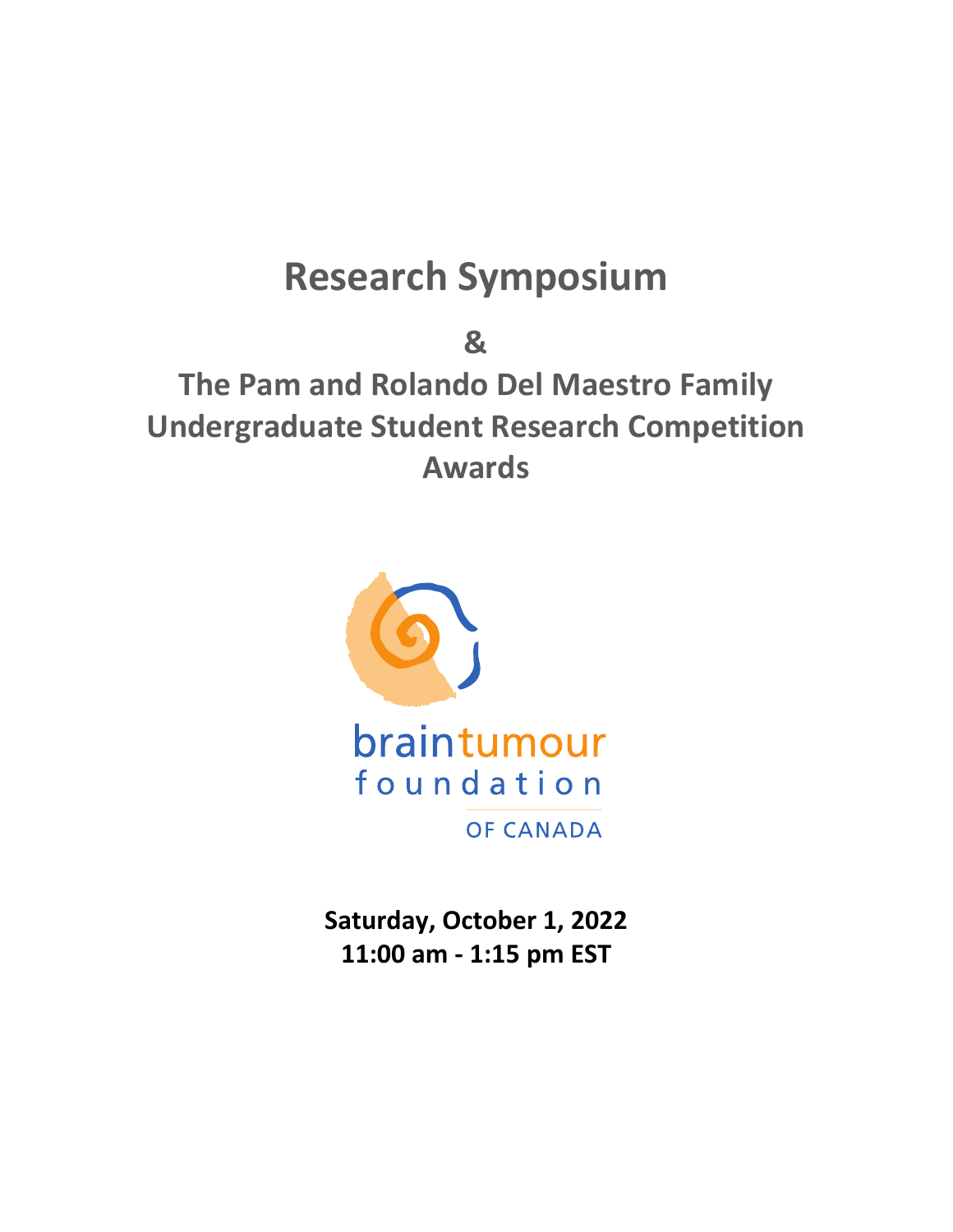# **The Pam and Rolando Del Maestro Family Undergraduate Student Research Competition Awards**

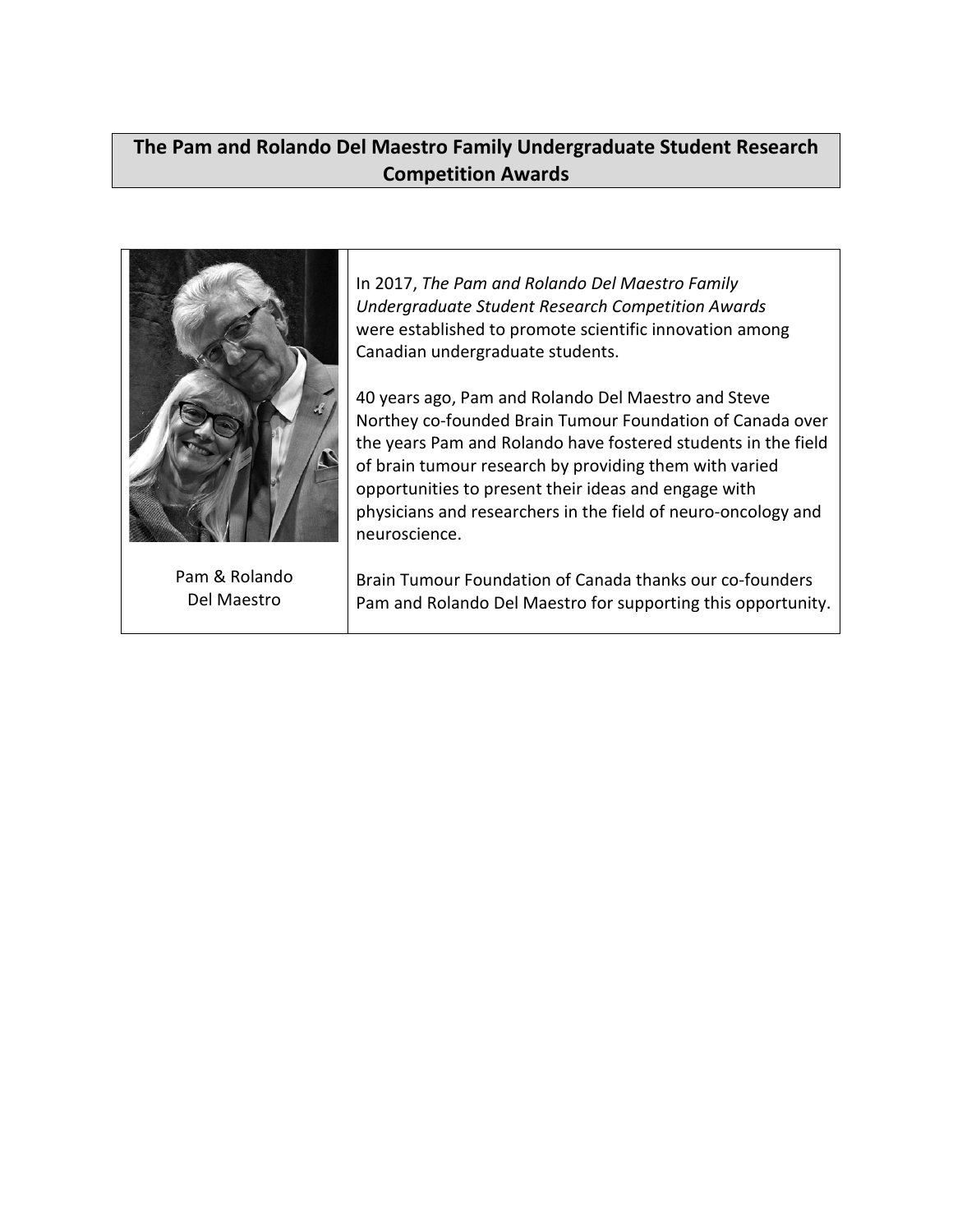#### **Overview:**

This undergraduate research competition is an opportunity to showcase your work to other scientists, researchers, and professionals attending the Research Symposium. The top three (3) winning teams receive monetary prizes. Presentations will be relevant to the brain tumour research community. This competition provides students an opportunity to create a research proposal, practice presentation skills and receive constructive feedback from a panel that includes physicians and researchers. This competition allows students time to network and create awareness while engaging the brain tumour community in brain tumour research.

### **Process:**

Brain Tumour Foundation of Canada's Research Committee has created a standardized clinical case study relevant to brain tumours. A letter of intent to participate is due no later than **Friday August 26, 2022 at 4:30pm (EST). No exceptions.**

Those participating will be asked to work in groups ranging from **2-4 group members**. Grant proposals will be assessed via a two-step mechanism by the judging committee.

**1) Letter of Intent- Please follow the format below using the Case provided.** 

The Letter of Intent (LOI) must include the following:

**Background of the field**

-Describe any background information on the research topic. This must include key principles to understanding the proposal.

**Research problem**

-This should clearly state an unresolved concern in the scholarly literature that needs to be improved or eliminated. The significance of your proposal should be illustrated here.

**Hypothesis**

-State the hypothesis of the proposed study in the context of the research problem.

**Specific aims** 

-Present up to three specific aims. These should be the narrower and more specific objectives of the proposed study in relation to the hypothesis. Under each specific aim, elaborate on the methodologies. Where applicable, describe theoretical results.

**Methodologies**

-This section should elaborate on the experimental procedures that will allow any other scientist to replicate your experiments. Data collection and analysis protocol must be included.

**Hypothesized results**

# **Rationale for proposed research/therapeutic relevance**

-The following questions should be addressed in this section: How is the proposed study innovative and supportive on the goals of brain tumour research? Why should this project be done? How is it therapeutically relevant?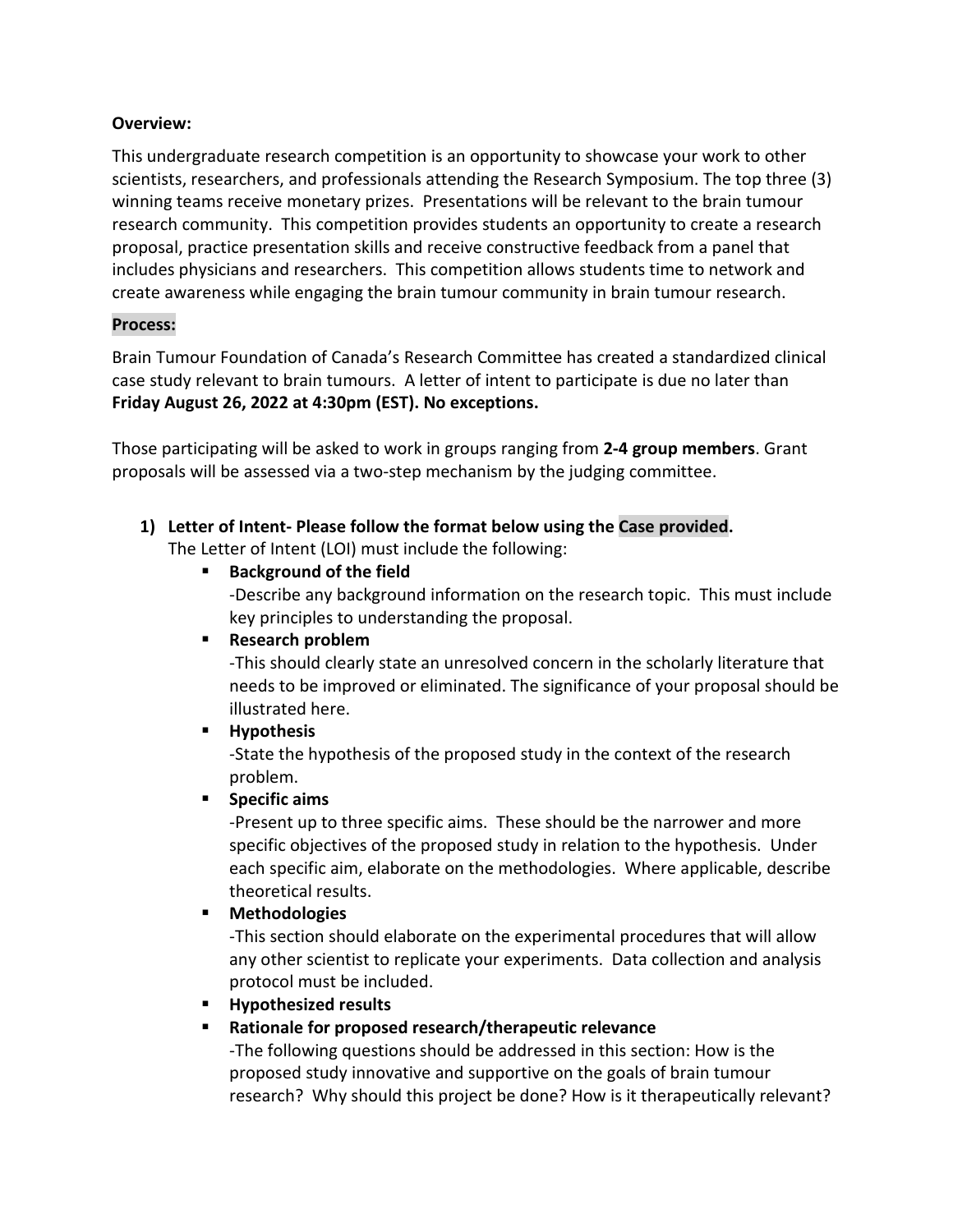**Key references** -Maximum of 30 references

# **Additional Information:**

- All necessary information above required
- **EXTER 1** Letters of Intent should be no more than 2 pages single spaced.
- Font should be Arial and at least 12 points
- To submit your Letter of Intent, please email as a PDF attachment to [sruypers@braintumour.ca](mailto:sruypers@braintumour.ca)

**Deadline:** Friday August 26, 2022 **Results to be provided by:** September 9, 2022 (all those who submitted LOI's will be notified regardless of results)

# **2) Oral Presentation**

After reviewing the full research grant applications, teams will be invited to deliver an oral presentation to the selection committee at the Brain Tumour Foundation of Canada Research Symposium on *Saturday October 1, 2022*. This presentation will be given through ZOOM.

Participants will be given the opportunity to select their own specific topic of interest and be encouraged to form a research proposal that is experimental and not an observational study nor a clinical survey.

Visual Aids (i.e. illustrative slides) and lay language must be used where possible, to make the presentation easy for judges and the audience to understand the research proposed. Presentations will be scored based on how well the panel of judges believes your presentation meets each of the above criteria.

**NOTE:** Please respect copyright and academic citation standards when using images and data from text books and academic journals.

# **What we do not expect:**

The goal for this competition is not "ready for the lab projects." The competition is not meant to be based on student thesis projects. The basic idea is "If you were attempting to get funding for a whole project what would you present to a panel of scientists to convince them?"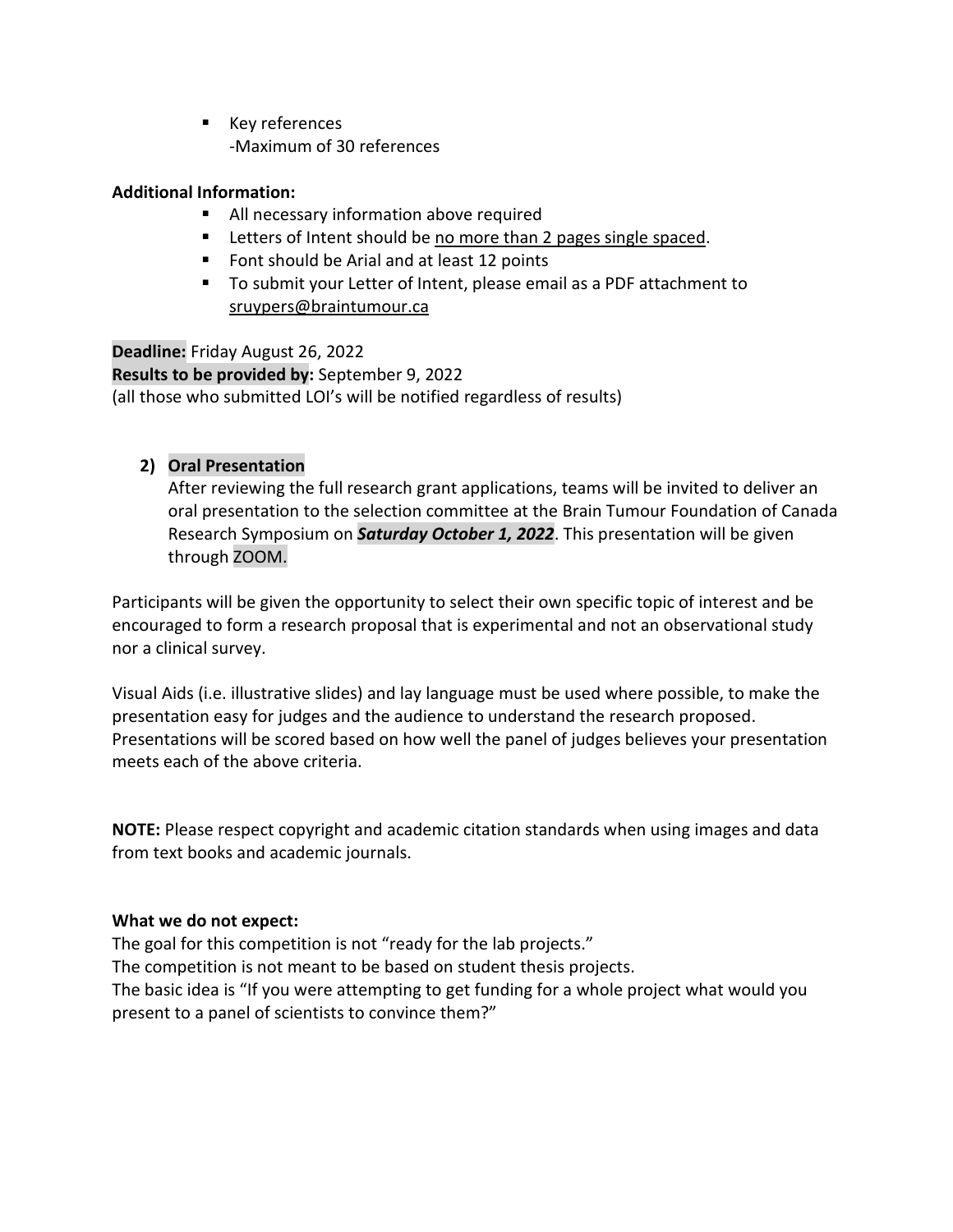# **Possible Topics (yet can deviate from below list)**

#### **Surgery**

Recent evidence casts doubt on whole brain radiation therapy as a main treatment option for brain metastases. Tumour bed directed stereotactic surgery may be a promising alternative for its localized therapy approach.

Endoscopic procedures permit precise observation of the surface of the tumour while avoiding vessels during resections, creating the possibility for almost complete resections of deep-seated tumours.

#### **Pharmacology**

Systemic drug therapy is a management option for meningioma that cannot be completely resected. Antiangiogenic agents that interfere with tumour-induced angiogenesis may serve as rational novel treatments in such cases.

The blood-brain barrier hinders drug delivery to the brain due to its selective nature. Increasing the blood-brain barrier permeability without disturbing other brain cells can be an innovative approach to increasing the success of targeted cancer therapies.

#### **Palliative & End-of-Life Care**

Discussing palliative and end-of-life care with parents of children with a brain tumour remains a challenge to healthcare providers. This study examines training procedures to prepare medical professionals to deliver Communication Plan: Early Through End of Life (COMPLETE) intervention to parents.

#### **Stem Cells**

One emerging topic of research focuses on cancer stem cells that may contribute to tumour growth via their self-renewal capacity. Therapies that selectively target cancer stem cells may help eradicate cancer and prevent reoccurrence.

#### **Patient Selection**

Responses to one treatment may vary from patient to patient. For instance, age can largely influence treatment consequences for patients with medulloblastoma. Novel methods of risk stratification will be necessary to personalize approaches per case.

#### **Molecular Biology**

MicroRNAs are implicated in the regulation of gene expression at the post-transcriptional level. It is hypothesized that they may alter key tumour suppressor activity to result in brain cancer development. MicroRNAs may thus be potential biomarkers and/or therapeutic targets for embryonal tumours.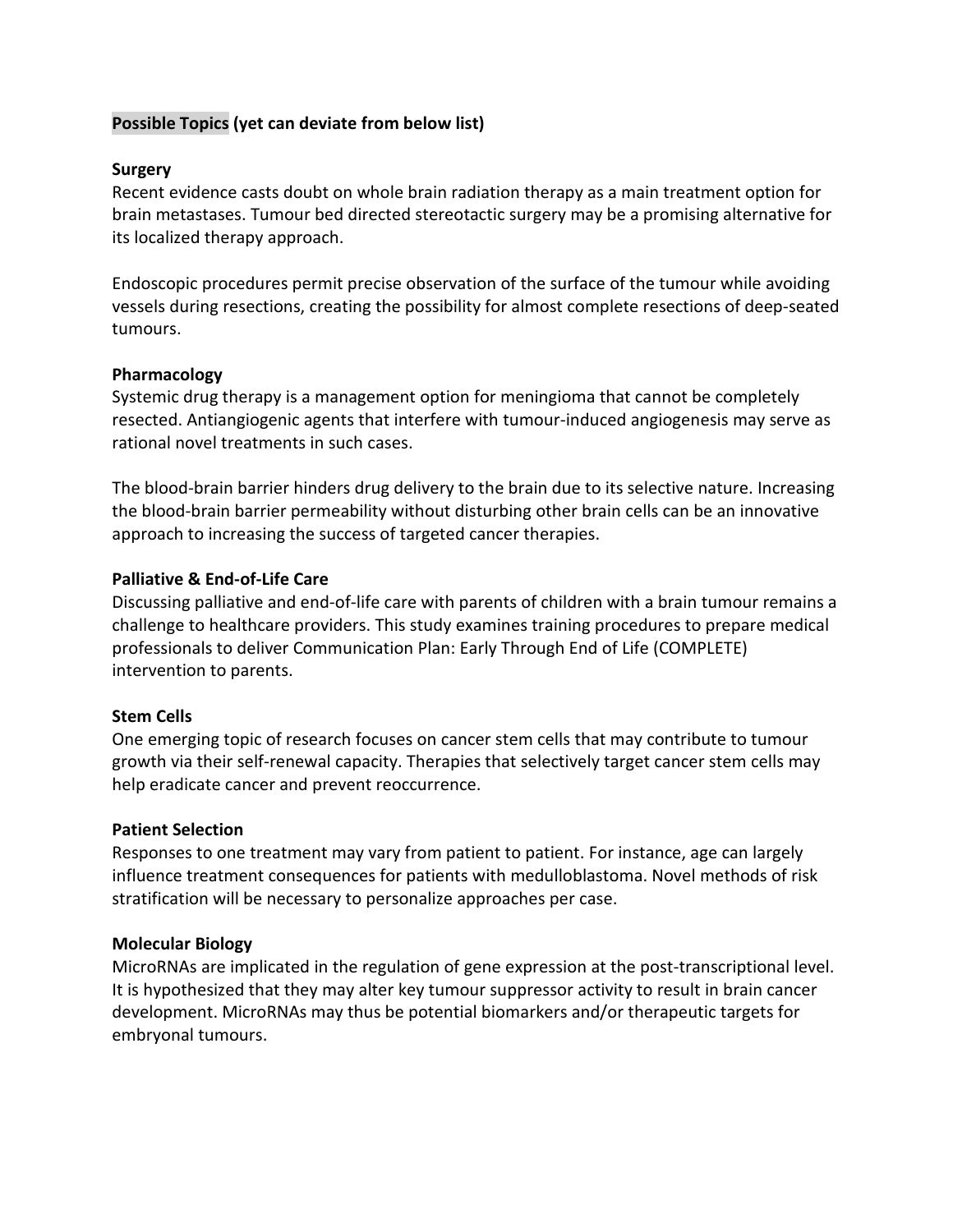#### **Day of Conference:**

Day of Conference, each team will be provided 8 minutes to present proposals with 5 minutes of feedback. Three winning teams will be selected and awarded monetary prizes at the end of the competition. Rankings are based on presentation performance and content of abstract and full proposal scores previously earned. This will be conducted via ZOOM for all participants.

Certificates will be provided to all participating teams and local winners will be announced from 1st-3<sup>rd</sup> place.

Monetary Prizes as follows:

1st Place- \$1000 2nd Place- \$750 3rd Place- \$500

**Ranking Committee/Case Study Development:** Dr. Joseph Megyesi, Dr. Adrianna Ranger and Dr. Adam Mutsaers

**Moderator of Event:** Sue Ruypers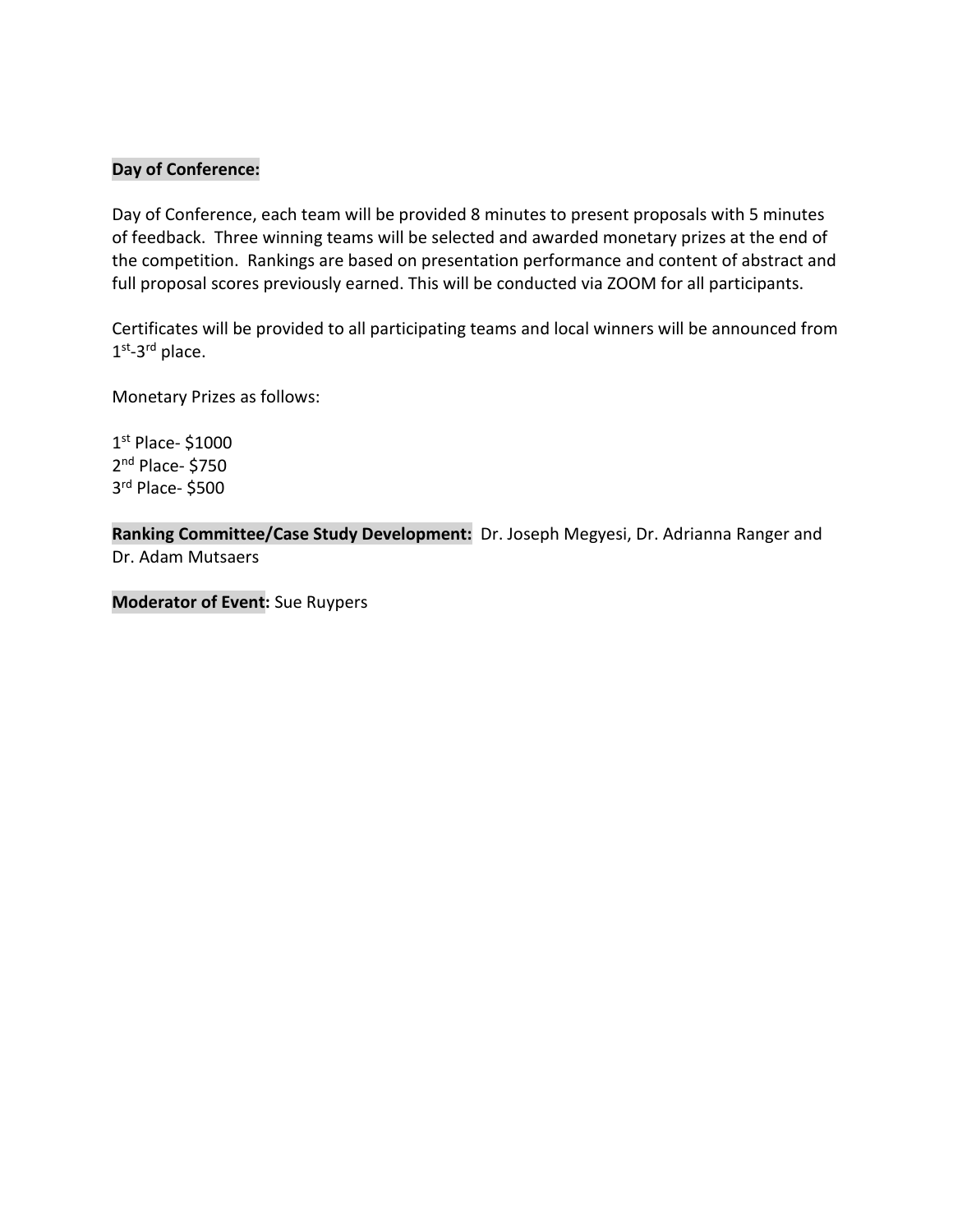#### **Case Study:**

Andruw is a 55 year old software engineer who presents with a six month history of forgetfulness. Over the last month he has noted some balance problems. Over the past week he has been experiencing a moderate headache. On examination he has impairment in his mini mental examination and he exhibits some gait ataxia. The emergency room doctor ordered a computerized axial tomography (CT) scan of the head which was abnormal. He then went on to have magnetic resonance imaging (MRI) of the head which showed a large lesion in the vicinity of the atrium of the left ventricle (see figure). A CT scan of the chest/abdomen/and pelvis was normal.

Andruw was referred to a neurosurgeon. Andruw and his family met with the neurosurgeon and there was discussion about the possible radiographic diagnoses. Management options were discussed. The neurosurgeon gave Andruw the Brain Tumour Foundation of Canada Handbook on brain tumour and after discussion with his family Andruw opted for resection of the brain lesion. Two days later Andruw underwent a craniotomy and resection of the brain lesion; though it was uncertain whether a complete resection was achieved. A piece of the tumour was sent for pathological analysis. The neuropathologist reported that the lesion was consistent with a brain tumour called atypical meningioma (World Health Organization (WHO) Grade II). Andruw and his family were informed.

A few days after the brain surgery, Andruw and his family met with the neurosurgeon, neuro-oncologist, and radiation oncologist to discuss the next steps.

Andruw and his family had the following questions/concerns, having already searched the Internet:

1. What is the next best step for management of his atypical meningioma – observation, chemotherapy, radiation therapy or some combination? What is the supporting evidence?

2. According to the Internet certain factors might impact how Andruw responds to treatment. What are these factors and what is their relative importance? What is being done to identify other factors?

3. On the internet, Andruw and his family read that the methylation status of meningiomas might be important? What is methylation status and is it useful in meningioma management?

4. Andruw and his family also read about newer forms of radiotherapy – radiosurgery, proton beam therapy and neutron capture therapy. How do they work and is he eligible?

5. Andruw and his family wanted to know if there were any experimental therapies for a patient with this kind of brain tumour. They wanted to know what a clinical trial was and if there might be any current clinical trials for which he might be eligible.

6. Andruw is concerned that his having a brain tumour is going to negatively impact his quality of life. He wants to know if there is any evidence to support his concern and, if so, is there anything being done to minimize this. Andruw also wants to know if anything is being done to help families optimally deal with a family member with a brain tumour.

The Brain Tumour Foundation of Canada is inviting students to devise a proposal for scientific research that addresses one or more of the above issues surrounding Andruw's brain tumour (atypical meningioma – WHO Grade II).